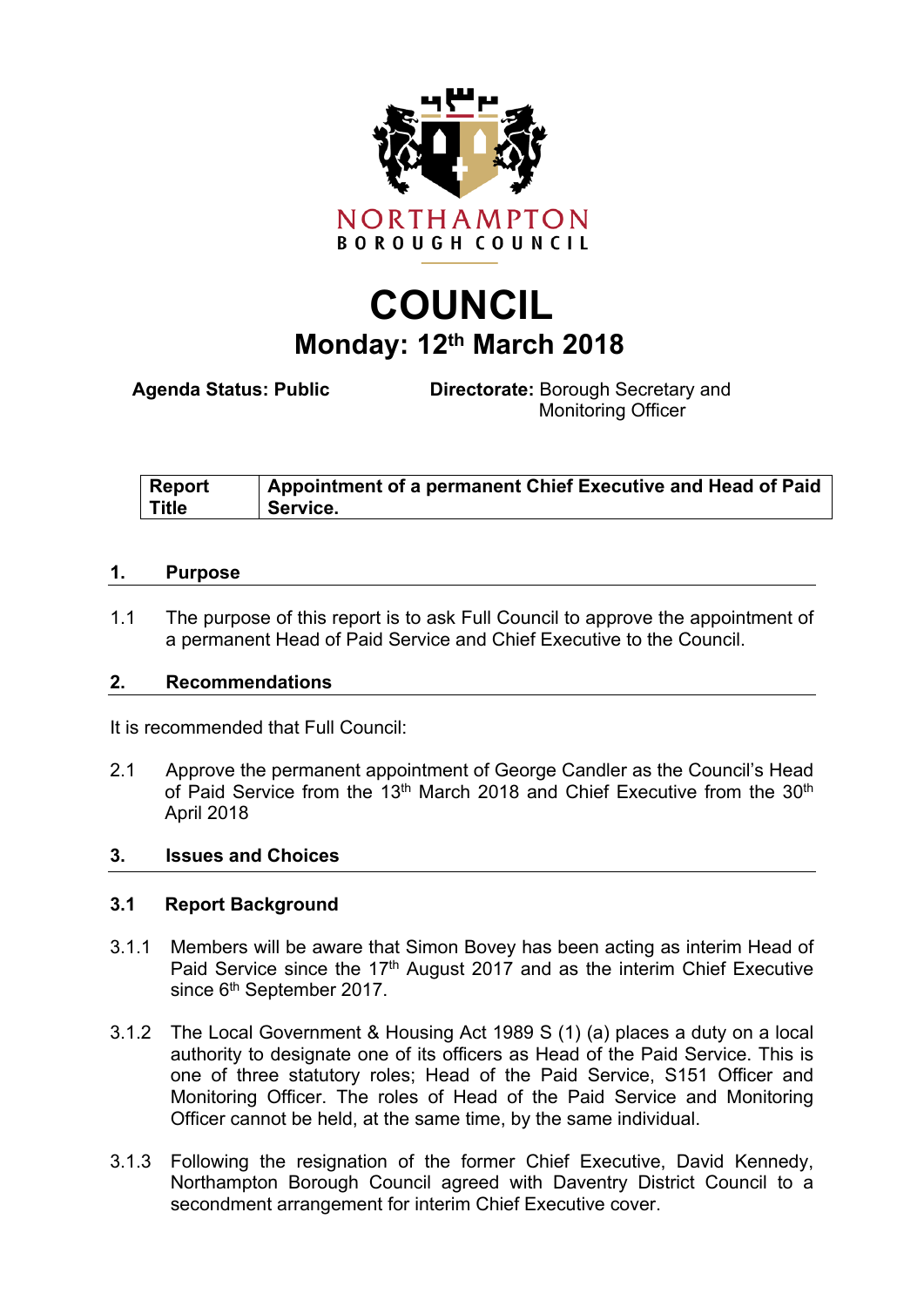- 3.1.4 On the 3<sup>rd</sup> November 2017, the Appointments and Appeals Committee gave consideration to the process of appointing a Chief Executive/Head of Paid Service.
- 3.1.5 It was agreed by the Committee that an external agency, Penna PLC would be used in the recruitment process. The recruitment and selection exercise undertaken followed a competitive process in January and February 2018 and the following steps were then taken by Penna;
	- The publication of an advert for the post in National Newspaper
	- Completion of a job description and person specification for the post
	- Interviews of long listed candidates were carried out
- 3.1.6 Long-listing and short-listing assessments produced a final shortlist of 4 candidates, one of which withdrew from the recruitment process at this stage. The remaining 3 candidates went through a rigorous assessment process, involving psychometric testing, panel meetings with partners and stakeholders, one to one meetings with the Leader and a lunch 'meet and question time' with the Cabinet Members. Ward walks and staff panel meetings were completed along with strategic analysis exercises and presentations. On the 6<sup>th</sup> February 2018, candidates attended formal interviews with the Appointments and Appeals Committee.
- 3.1.7 The Appointments Panel, having regard to assessment results, feedback from partner and stakeholder panels, and taking account of the final interview scores, agreed unanimously in recommending that George Candler be offered the position of Chief Executive/Head of Paid Service.

## **4. Implications (including financial implications)**

## **4.1 Policy**

4.1.1 There are no specific policy implications to this report or the decision the Full Council is being asked to make.

## **4.2 Resources and Risk**

**4.2.1** The appointment to the position of Chief Executive will be broadly within the current grade for the post and in accordance with the Council's Pay Policy Statement.

## **4.3 Legal**

4.3.1 Section 4 of the Local Government and Housing Act 1989 confers upon Northampton Borough Council the duty to designate "one of its officers" as its Head of Paid Service.